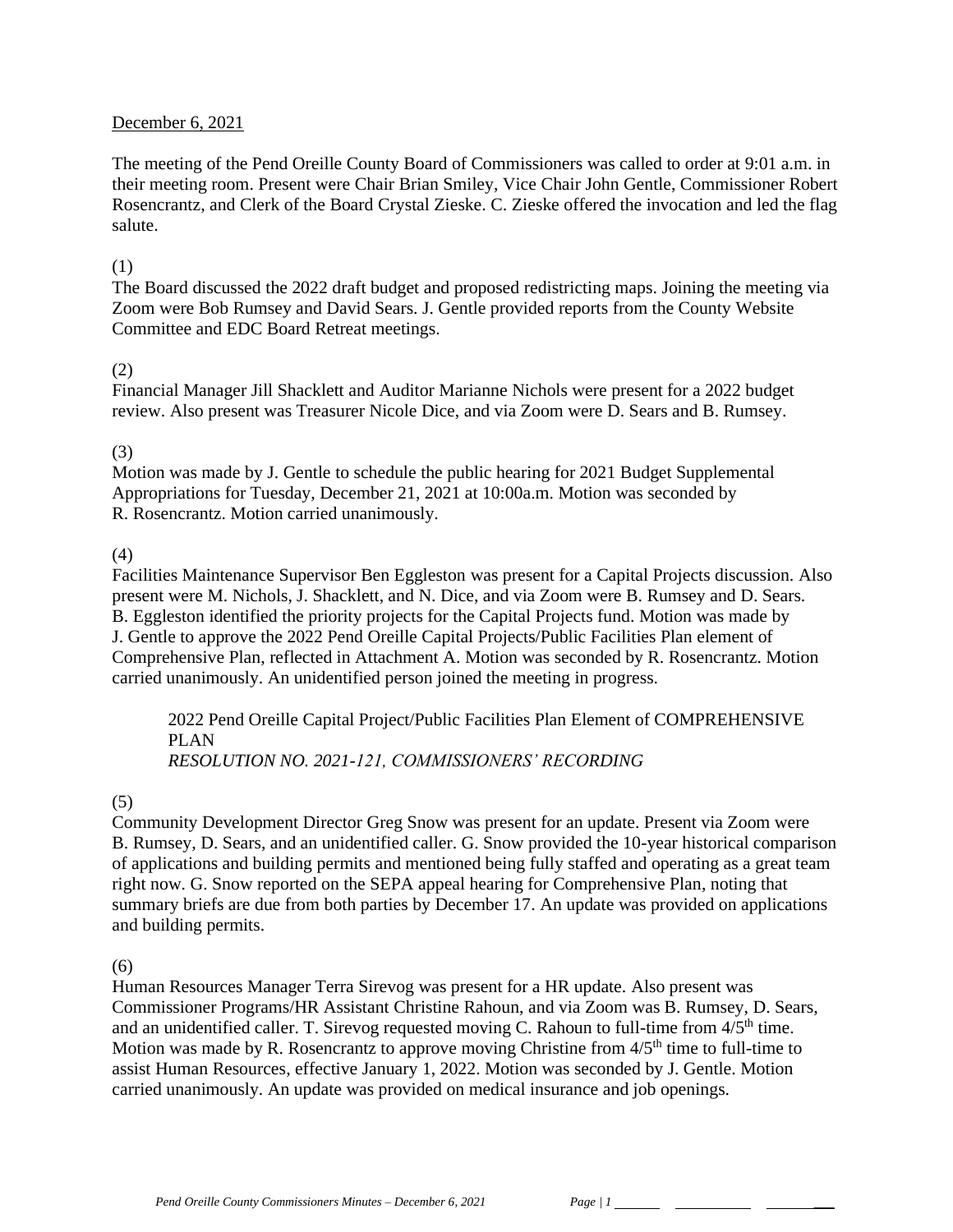#### (7)

B. Smiley presented an invoice for payment from the Hotel/Motel Tax as follows: Pend Oreille County Fair, \$1,500.00. Motion was made by J. Gentle to approve the Hotel/Motel Tax invoice for payment. Motion was seconded by R. Rosencrantz. Motion carried unanimously.

#### (8)

J. Gentle was excused to attend WSAC Virtual Assembly.

### (9)

The Board recessed for lunch at 11:58 a.m.

#### (10)

J. Gentle gave an update from WSAC Virtual Assembly.

## (11)

Consent Agenda - Motion was made by R. Rosencrantz to approve the Consent Agenda, with the addition of County Program Agreement-Court Commissioner's Services. Motion was seconded by J. Gentle. Motion carried unanimously. The Consent Agenda includes this week's Agenda, the Minutes of the Board's November 29, 2021 meeting and the following items:

Investment Earnings (through November 30): \$10,748.36

Payroll Change Notice:

Public Works-

Don Ramsey, County Engineer, Retirement, Effective 12/29/2021 Commissioner Programs/Civil Service/HR Assistant-Christine Rahoun, Step 3, \$23.09/hr., Effective 12/1/2021 Treasurer's Office-Laycie Stevens, Deputy Accountant II/Tax Specialist, Step 2, \$3,016.34/mo., Effective 12/1/2021 Public Works-Tiffany Hansen, Receptionist/Administrative Assistant, Step 3, \$3,197.00/mo., Effective 12/1/2021

Washington State Department of Social & Health Services County Program Agreement Court Commissioner's Services 2163-32130 *AGREEMENT NO. 2021-53, COMMISSIONERS' RECORDING*

# (12)

R. Rosencrantz provided updates on meetings at Newport Hospital & Health Services and TEDD Budget Working Group. B. Smiley talked about the Metaline Falls Redneck Christmas Light Parade. Joining the meeting in progress via Zoom was D. Sears.

## (13)

Motion was made by R. Rosencrantz to sign and present to Don Ramsey a certificate of appreciation on the occasion of his retirement. Motion was seconded by J. Gentle. Motion carried unanimously.

#### (14)

Public Hearing-2022 Budget Hearing & Levy Certifications. Present were Assessor Jim McCroskey,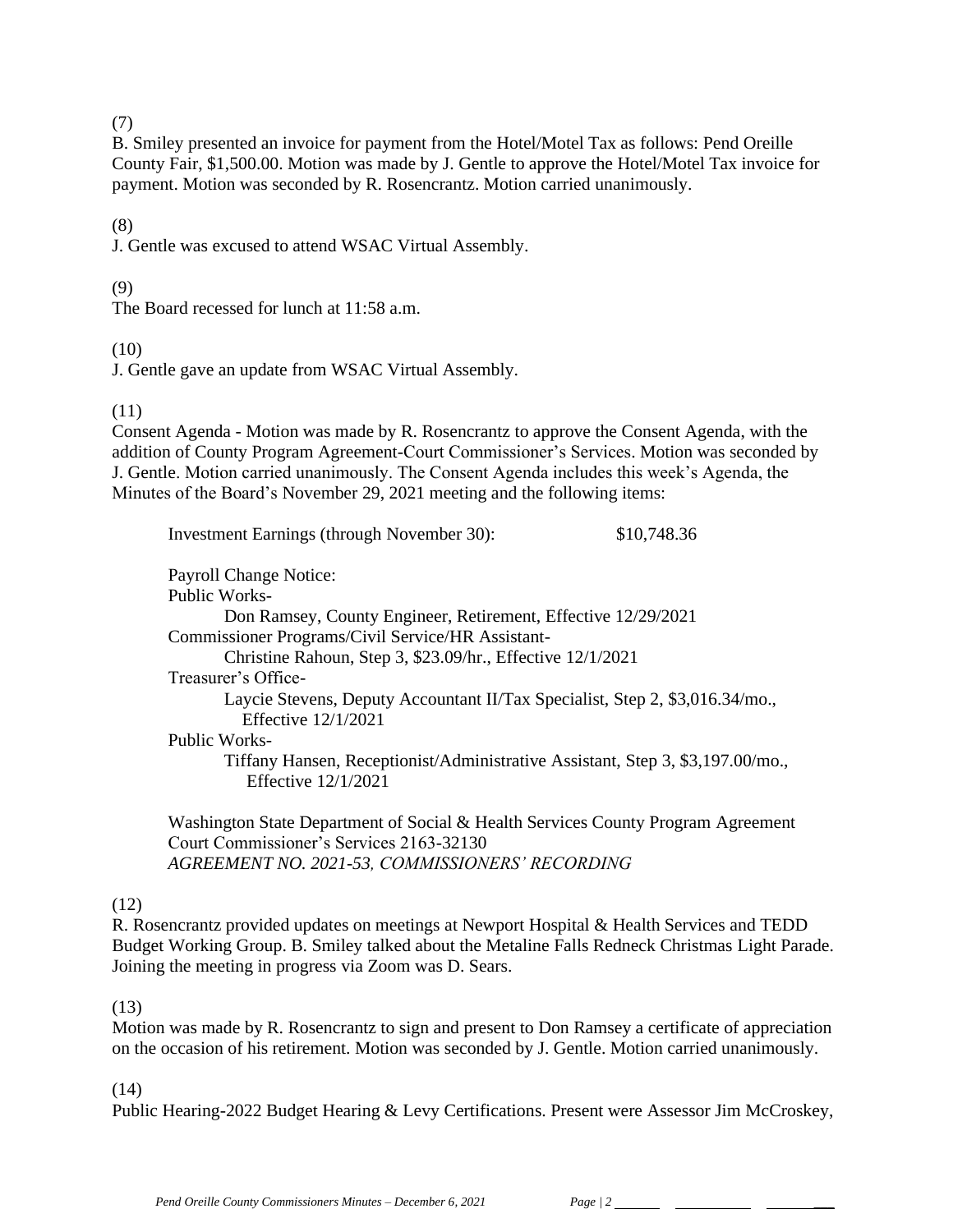M. Nichols, J. Shacklett, and via Zoom were Weed Control Coordinator Sharon Sorby, N. Dice, B. Rumsey, and D. Sears.

The hearing was opened, and the notice was read. J. McCroskey reported on the levy certifications. The Board considered the option of not adopting the 1% increase. Discussion was held, with J. Shacklett providing comment and noting the Consumer Price Index (CPI) is over 6%. M. Nichols and J. Shacklett presented the proposed 2022 budget. Selkirk Sun Owner Sonya Scauflaire joined the hearing in progress. No public comments were received. The hearing was closed.

### (15)

Motion was made by R. Rosencrantz to approve the resolution by the Pend Oreille County Commissioners for the road department, setting the road levy rate for 2022, with an increase from the previous year's budget of one percent, at \$22,129.24. Motion was seconded by J. Gentle. Motion carried unanimously.

Authorizing a One Percent Increase to the 2022 Road Fund Property Tax Levy *RESOLUTION NO. 2021-122, COMMISSIONERS' RECORDING*

# (16)

Motion was made by J. Gentle to approve the signing of the resolution authorizing the general levy rate for 2022 at a one percent increase of \$22,664.06. Motion was seconded by R. Rosencrantz. Discussion included R. Rosencrantz amending the motion, stating that the language would refer to the point that the *2021 levy amount* is being increased by 1%. The vote was held on the amended motion, to approve the signing of the resolution authorizing the general levy rate for 2022 at a one percent increase of \$22,664.06, which is an increase of 1% over the 2021 budgeted levy amount. Motion carried unanimously.

Authorizing a One Percent Increase to the 2022 General Fund Property Tax Levy *RESOLUTION NO. 2021-123, COMMISSIONERS' RECORDING*

## (17)

Prosecuting Attorney Dolly Hunt was present via Zoom for a legal update. Present via Zoom were B. Rumsey and D. Sears. Topics were the resolution for designating a County Engineer, public defender contracts, and security cameras.

## (18)

The Board held a discussion on security cameras. Present were ITS Director Shane Flowers, Sheriff Glenn Blakeslee, Undersheriff Geoff Rusho, County Clerk Tammie Ownbey, J. McCroskey, N. Dice, M. Nichols, J. Shacklett, and via Zoom were ITS Administrative Assistant/Civil Deputy Glennis Stott, D. Hunt, D. Sears, and B. Rumsey. District Court Judge Robin McCroskey joined the meeting in progress.

## (19)

Public Comment –B. Rumsey, S. Scauflaire, and D. Sears were present, but did not provide comment.

## (20)

Meeting continued to December 7.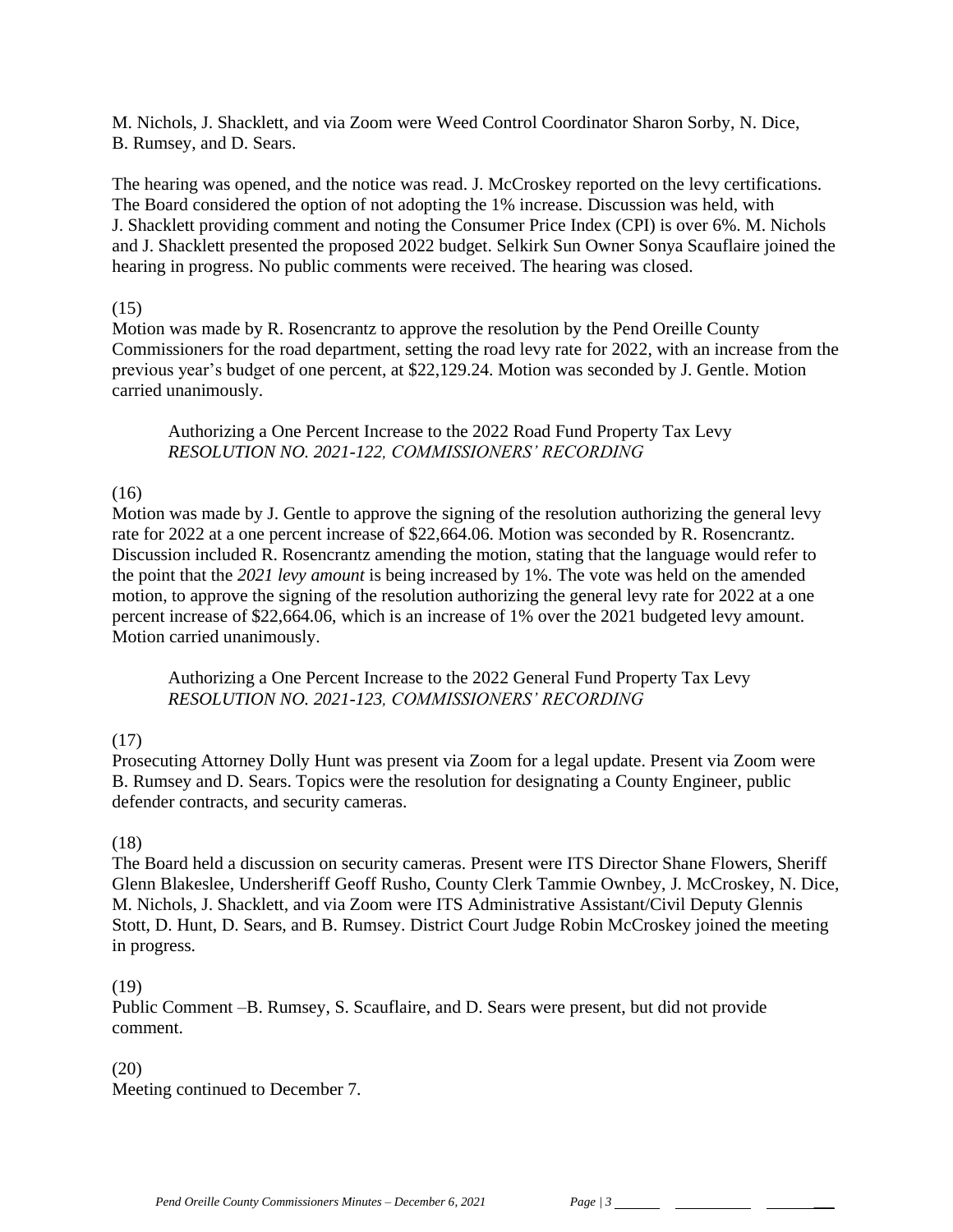## December 7, 2021

The meeting resumed at 9:00 a.m. with B. Smiley, J. Gentle, R. Rosencrantz, and C. Zieske present.

## (21)

R. Rosencrantz reported from the Newport City Council meeting. The Board discussed Newport's ARPA funds requests for well screen cleaning. B. Eugene joined the meeting in progress via Zoom.

# (22)

A redistricting discussion was held. Present were M. Nichols, and via Zoom were GIS Manager Josh Shelton, Pend Oreille Valley Railroad Manager Kelly Driver, and B. Eugene. Elections Manager Liz Krizenesky joined the meeting in progress. Draft maps of Commissioner Districts and Precinct Committee Officer (PCO) precincts were reviewed. S. Scauflaire joined the meeting via Zoom.

# (23)

R. Rosencrantz provided information on the upcoming TEDD meeting and bridge priorities. Present via Zoom was S. Scauflaire.

# (24)

Motion was made by J. Gentle to approve resolution R-2021-124 to increase cash flow reserve, by \$350,000 in the 2022 budget. Motion was seconded by R. Rosencrantz. Motion carried unanimously.

Resolution To Increase Cash Flow Reserve *RESOLUTION NO. 2021-124, COMMISSIONERS' RECORDING* 

(25) Motion was made by R. Rosencrantz to rescind previously passed agreement A-2021-52, which was an Interagency Agreement Between Washington State Parks And Recreation Commission And Pend Oreille County Department Of Public Works, due to receiving additional documents needing incorporated. Motion was seconded by J. Gentle. Motion carried unanimously.

*RESCIND A-2021-52 from 11/30/2021-*Interagency Agreement Between Washington State Parks And Recreation Commission And Pend Oreille County Department Of Public Works Agreement #WR 921-064 (Amending A-2020-01) *(Replaced with A-2021-54 on 12/7/2021)*

## $(26)$

Motion was made by R. Rosencrantz to approve the amended agreement A-2021-54, Interagency Agreement Between Washington State Parks And Recreation Commission And Pend Oreille County Department Of Public Works Agreement #WR 921-064 (Amending A-2020-01). Motion was seconded by J. Gentle. Motion carried unanimously.

Interagency Agreement Between Washington State Parks And Recreation Commission And Pend Oreille County Department Of Public Works Agreement #WR 921-064 *(Amending A-2020-01) AGREEMENT NO. 2021-54, COMMISSIONERS' RECORDING*

## (27)

The Board held a retirement recognition for County Engineer Don Ramsey. Present were Assistant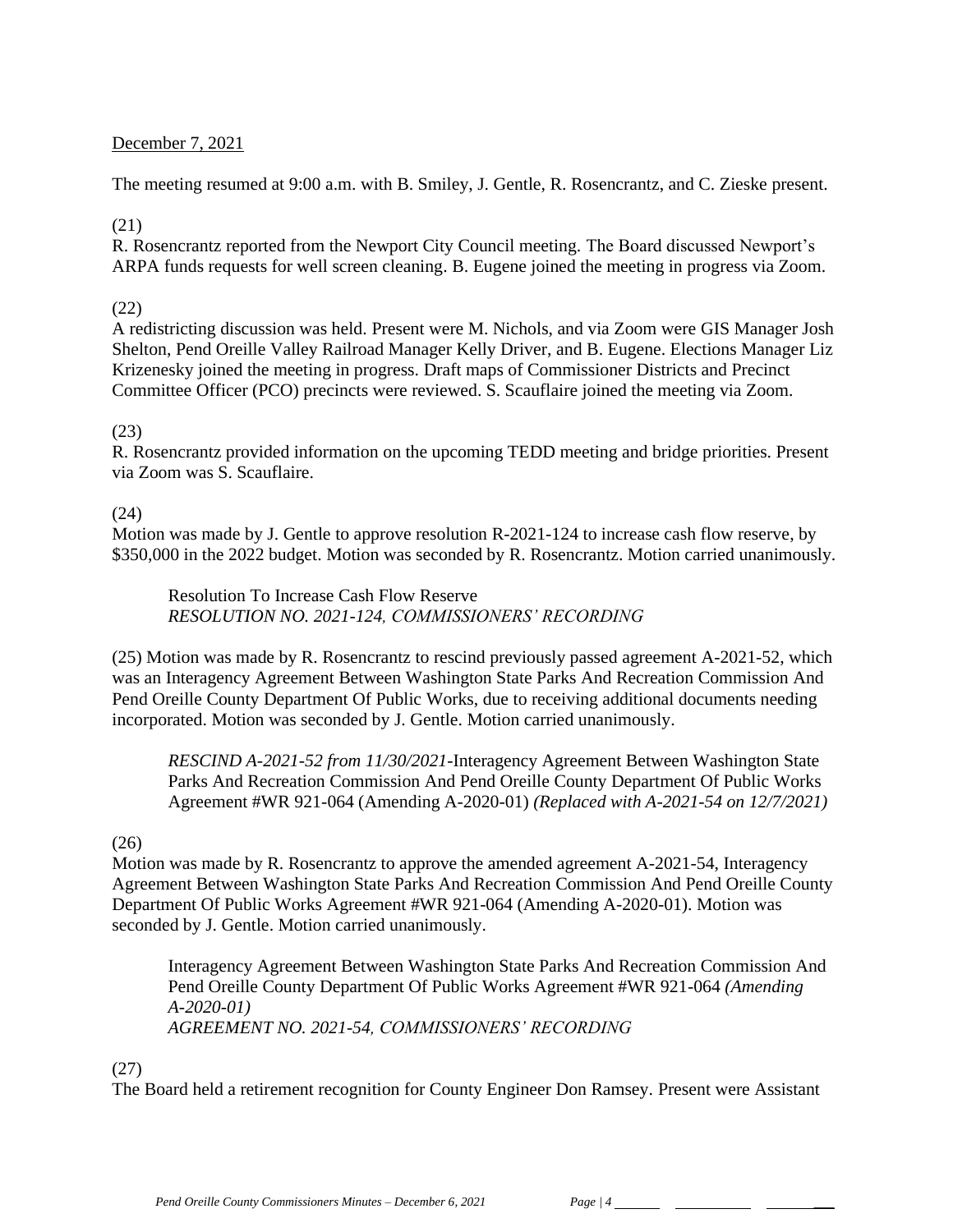County Engineer George Luft, Fleet Accountant Teresa Deal, Office Manager/Risk Manager Linda Darcy, Fleet Manager Brian Egland, Engineering Technician/Contracting & Procurement Agent Mike Kirkwood, and via zoom was D. Sears. The Board presented D. Ramsey with a Certificate of Appreciation upon his retirement after 17 years with POC.

(28)

G. Luft was present for a Public Works update. Also in attendance were Facilities Maintenance Supervisor Ben Eggleston, B. Egland, and D. Ramsey, and present via Zoom was D. Sears.

a) B. Eggleston presented a request to hire temporary workers for snow removal. Motion was made by J. Gentle to approve Buildings & Grounds' request to hire two temporary workers for snow removal to fill the gap until the full-time employee can be hired. Motion was seconded by R. Rosencrantz. Motion carried unanimously. B. Eggleston left the update.

b) D. Ramsey reviewed a renewal of an existing interlocal agreement. Motion was made by R. Rosencrantz to approve the Interagency Agreement between Pend Oreille County Department of Public Works and City of Seattle, Through its City Light Department, as submitted by Mary Jensen on December 7, 2021. Motion was seconded by J. Gentle. Motion carried unanimously.

Interagency Agreement Between Pend Oreille County and City of Seattle, Through Its City Light Department *AGREEMENT NO. 2021-55, COMMISSIONERS' RECORDING*

c) B. Egland presented research on purchasing Tahoes for the Sheriff's Office. Motion was made by J. Gentle to approve the purchase from state contract two 2021 Chevy Tahoes, pursuit rated for the cost of \$92,588.78, including sales tax from Bud Clary Auto Dealership. Motion was seconded by R. Rosencrantz. Motion carried unanimously.

d) Motion was made by R. Rosencrantz to approve the purchase from the state contract three 2022 Ford F150 pursuit rated pickups for the cost of \$141,666.88 including sales tax, from Bud Clary Auto Dealership. Motion was seconded by J. Gentle. Motion carried unanimously.

e) B. Egland presented an invoice for a hoist. Motion was made by J. Gentle to approve the purchase of one used portable hoist from Northside Truck & Equipment Repair for the amount of \$30,492 including sales tax. Motion was seconded by R. Rosencrantz. Motion carried unanimously.

f) Motion was made by R. Rosencrantz to approve the resolution R-2021-125 designating Mary C. Jensen as the Pend Oreille County Engineer. Motion was seconded by J. Gentle. Motion carried unanimously.

 Designating Mary C. Jensen as The Pend Oreille County Engineer *RESOLUTION NO. 2021-125, COMMISSIONERS' RECORDING*

g) B. Egland informed the Board that Fire District #4 is interested in joining the county's ER&R program. A meeting will be arranged at a later date for further discussion.

(29)

Motion was made by J. Gentle to approve the job description for an OnBase Administrator and proceed with hiring. Motion was seconded by R. Rosencrantz. Motion carried unanimously.